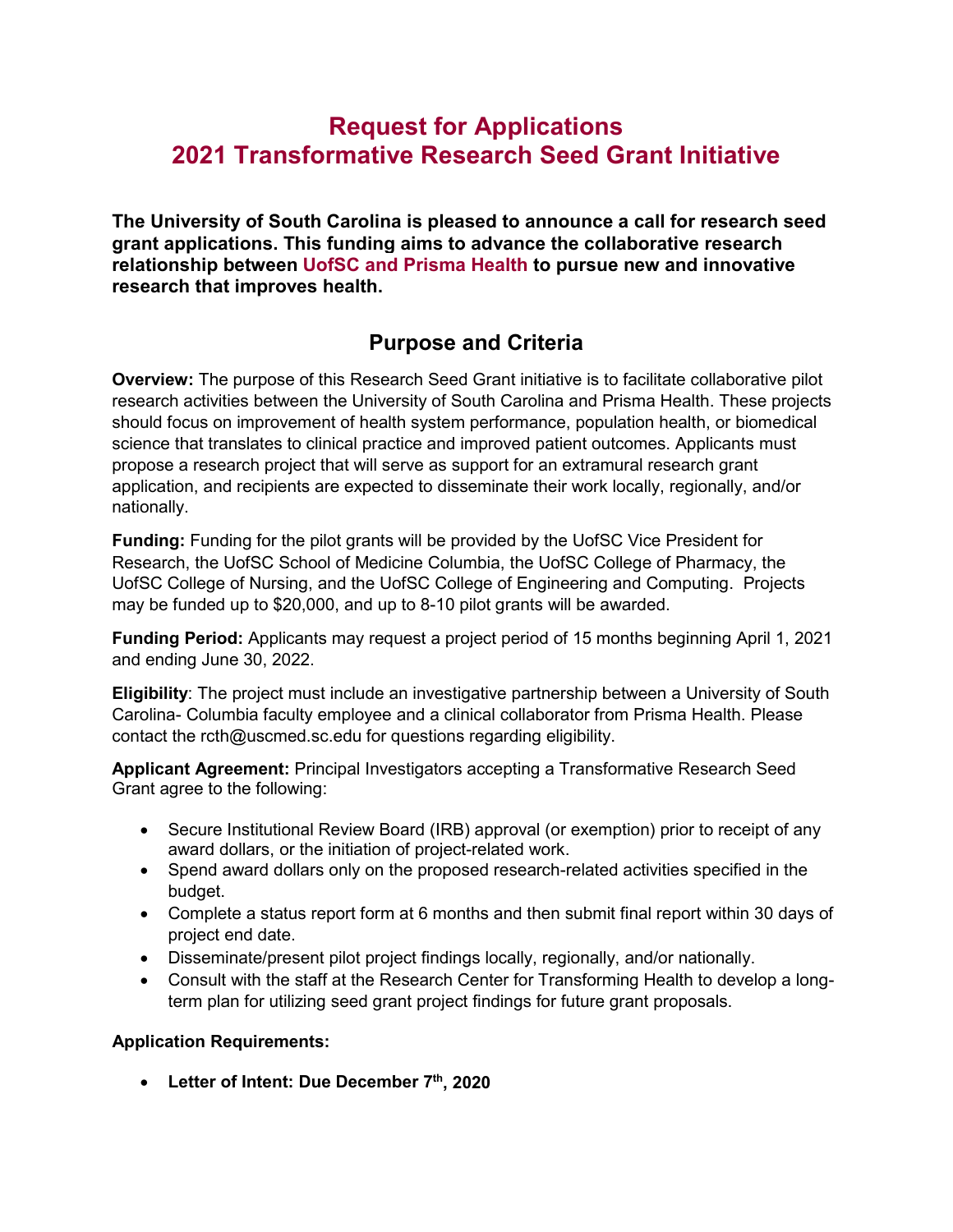All applicants are **required** to submit a Letter of Intent (LOI) that includes the following information. Letters of intent will not be used in the evaluation of applications.

## **Letters of Intent requirements:**

Name, email, telephone number, Institution & Department Descriptive title of the project Brief overview of proposed project (max 250 words) Listing of co-investigators, and their institutions/departments

Submit Letter of Intent to The Research Center for Transforming Health at [rcth@uscmed.sc.edu](mailto:rcth@uscmed.sc.edu)

### • **Online Application: Due February 5th, 2021**

The following information will be required to complete the online application: [Online](https://redcap.healthsciencessc.org/surveys/?s=KP78DXAWCL)  **[Application](https://redcap.healthsciencessc.org/surveys/?s=KP78DXAWCL)** 

- **•** Descriptive title of the project
- Overview of proposed project (max 250 words)
- 4-Page Project Proposal
	- **1-Page specific aims**
	- 3-Page research strategy
		- **Significance/Problem, Innovation, Approach, Hypothesis,** Planned Analysis, Project Timeline
	- Bibliography/References Cited (not included in page limits)
- Project Budget and Budget Justification
	- Potential funding to other departments and/or institutions must be clearly stated on the budget.
- NIH Style [Biosketch](https://grants.nih.gov/grants/forms/biosketch.htm) for investigators and any key personnel
- Current & Pending Support Document
- For projects utilizing secondary data, a current Data Use Agreement from the data provider must be submitted; or for existing datasets, documentation for permission to use data for secondary analysis from the data provider must be provided. Note: some data providers, including Prisma Health may have costs associated with secondary data request.

**Budget and Allowable Costs:** All applications must include a budget and budget justification. Budgets are presented in general categories and require detailed explanation on the budget justification. Budget items should align with the information below and NIH standard [guidelines.](https://grants.nih.gov/grants/policy/nihgps/html5/section_7/7.9_allowability_of_costs_activities.htm) The proposed budget should not include items typically covered by departmental support for active researchers, or to bridge a funding gap between grants.

The PI's Department/Division Business Administrators shall be responsible for all human resource, procurement and accounting activities for the funded project account(s).

Allowable Costs:

- Salary and fringe benefit support for the PI up to 5% effort (subject to NIH salary cap)
- Salary and fringe benefits of research project personnel
- Project supplies
- Participant incentives
- Data acquisition & data collection costs